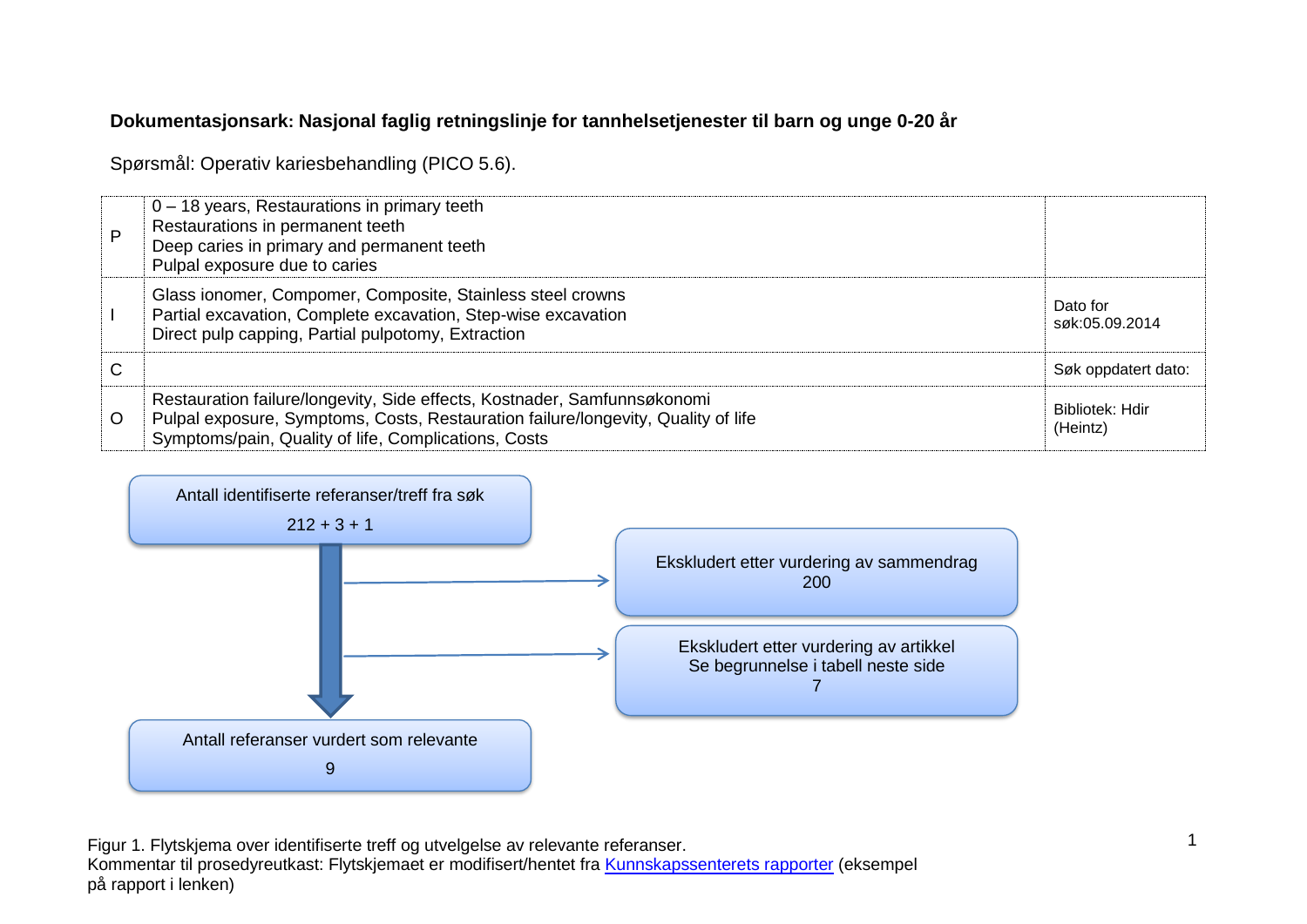| <b>Forfatter</b>             | År   | <b>Tittel</b>                                                                                        | <b>Metodisk kvalitet (bruk</b><br>sjekklister<br>Kunnskapssenteret) | <b>Siste</b><br>litteratursøk | <b>Egne kommentarer</b>           |
|------------------------------|------|------------------------------------------------------------------------------------------------------|---------------------------------------------------------------------|-------------------------------|-----------------------------------|
| Ferreria et al               | 2012 | Caries removal in primary teeth--a<br>systematic review                                              | Moderat metodologisk<br>kvalitet                                    | Sept 2010                     |                                   |
| Innes et al                  | 2007 | Preformed metal crowns for decayed<br>primary molar teeth                                            | Cochrane review. God<br>metodologisk kvalitet                       | Aug 2005                      | Ingen inkluderte studier<br>(RCT) |
| Ricketts et al               | 2013 | Operative caries management I adults<br>and children                                                 | Cochrane review. God<br>metodologisk kvalitet                       | Des 2012                      |                                   |
| Schwendicke et<br>al         | 2013 | Failure of incompletely excavated<br>teeth - a systematic review                                     | God metodologisk kvalitet                                           | Des 2012                      |                                   |
| Smail-Faugeron<br>et al      | 2014 | Pulp treatment for extensive decay in<br>primary teeth                                               | Cochrane review. God<br>metodologisk kvalitet                       | Okt 2013                      |                                   |
| Sosialstyrelsen i<br>Sverige | 2014 | Material för fyllningar och<br>fissurförseglingar inom barn- og<br>ungdomstandvården                 | God metodologisk kvalitet                                           | Nov 2012                      |                                   |
| <b>Toh and Messer</b>        | 2007 | Evidence-based assessment of tooth-<br>colored restorations in proximal<br>lesions of primary molars | Moderat til lav metodologisk<br>kvalitet                            | Ikke oppgitt                  |                                   |
| Yengopal et al               | 2009 | Dental fillings for the treatment of<br>caries in the primary dentition                              | Cochrane review. God<br>metodologisk kvalitet                       | Jan 2009                      |                                   |
| Opdam et al                  | 2014 | Longevity of Posterior Composite<br><b>Restorations: A Systematic Review</b><br>and Meta-analysis    | Moderat metodologisk<br>kvalitet                                    | Febr 2013                     |                                   |